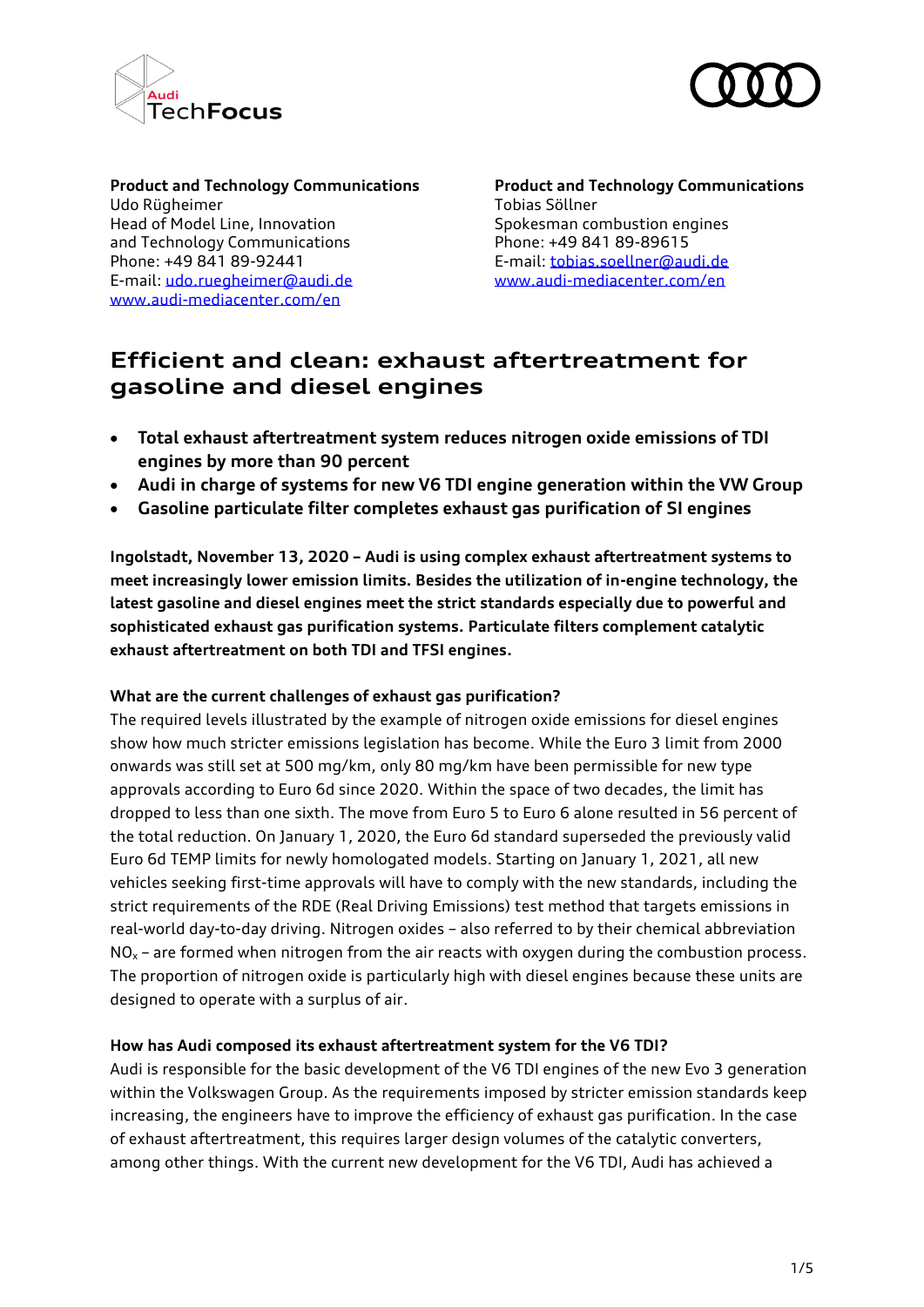compact combination of all technologies. The flow of the two exhaust gas tracts on the outside of the two cylinder-bank sides converges behind the engine in front of the firewall, where the exhaust gas turbocharger is located. Directly downstream in the exhaust system is an oxidation catalyst, referred to as NSC. The name stands for  $NO<sub>x</sub>$  Storage Catalyst. It is directly followed by an SCR-coated diesel particulate filter (SDPF). The abbreviation SCR stands for Selective Catalytic Reduction. The second SCR catalyst is located further downstream in the exhaust system below the vehicle's underfloor.

### **How does multi-stage exhaust gas purification work on TDI engines?**

The oxidation catalyst (NSC) close to the engine can temporarily store nitrogen oxides up until the regeneration stage. This catalyst is effective even at low engine operating temperatures, for instance following a cold start. Regeneration occurs by means of a short-term mixture enrichment triggered by the engine control unit. Thus, besides storing and subsequently neutralizing the nitrogen oxides, the catalyst oxidizes unburned hydrocarbons and carbon monoxide into carbon dioxide and water vapor, using the oxygen molecules of the temporarily stored NOx.

Another stage to reduce nitrogen oxides is triggered by the injection of the AdBlue additive. Because this aqueous urea solution is injected into the exhaust system at two points where temperatures differ, using one dosing module at each point, the total system is referred to as twin dosing. Subsequently, the chemical process of urea thermolysis occurs in the exhaust system, which converts the AdBlue additive into ammonia. The ammonia reacts with the SCRcoated diesel particulate filter (SDPF) close to the engine, and on the second SCR catalyst, located further downstream in the exhaust system, with nitrogen oxides that have not been converted yet. This results in the formation of water and elemental nitrogen, which accounts for about four fifths of our Earth's atmosphere.

## **What are the benefits of a twin dosing system?**

Twin dosing of the aqueous AdBlue urea solution is particularly effective. It takes advantage of the different conditions in various areas of the exhaust system to enhance the effectiveness of the total system, adjusted to diverse operating conditions. In this way, Audi manages to convert more than 90 percent of the nitrogen oxides across a wide temperature and operating range. Thus, twin dosing decisively contributes to meeting  $NO<sub>x</sub>$  emission limits. If the vehicle is driven in high-load conditions for a longer period of time, such as on expressways or while towing a trailer, exhaust gas temperatures in the SDPF close to the engine significantly increase, resulting in a decline of nitrogen oxide conversion rates. This provides the stage for the second injection of AdBlue upstream of the second active SCR catalyst, which is located significantly further downstream in the vehicle's underfloor on a lower temperature level. This enables the total system to achieve high conversion rates across a wide range.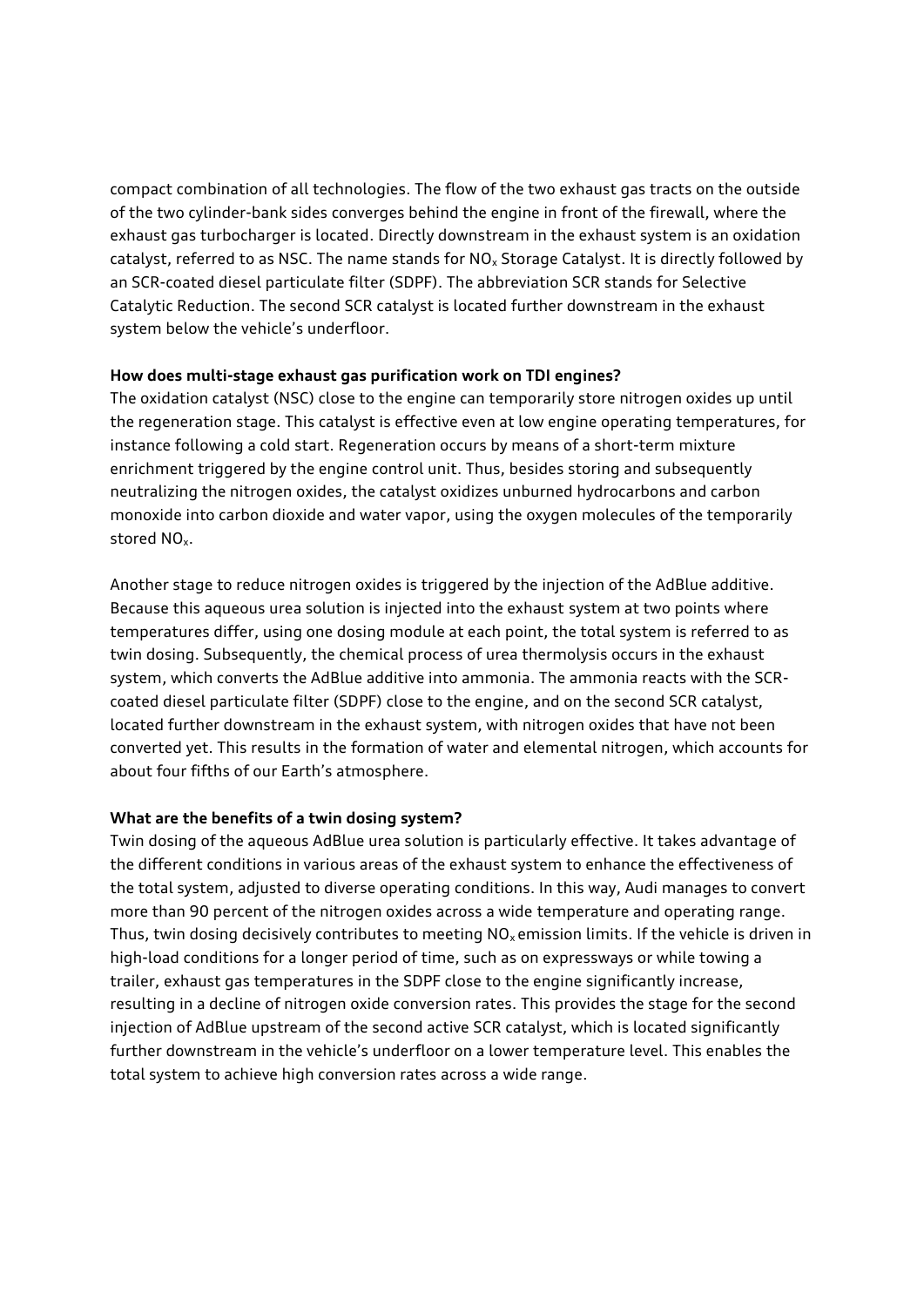## **When will this V6 TDI engine be launched and in which model ranges will it be used?**

Twin dosing technology in the V6 TDI will be used from the Evo 3 generation onwards. It is available in diesel engines with three liters of displacement in three different performance classes and will be installed for the new year in all models featuring this engine.

# **Audi emphasizes sophisticated emission reduction technology also with spark ignition (SI) engines. How does Audi reduce pollutant levels for its gasoline units?**

Just like with the TDI, the purification of exhaust gases starts with a variety of internal engine technologies for the TFSI units, in other words the turbocharged direct-injection gasoline engines. Audi uses the B cycle, also known as the Miller combustion process, in various engines. It yields major fuel economy benefits especially during an easy-going driving style. Under low load and low engine speed, the two-stage Audi valvelift system (AVS) closes the intake valves earlier. This results in a shortened compression stage which, combined with lower throttle losses and the long expansion phase, specifically in the predominantly occurring part-load operating range, yields emission and fuel economy benefits. The cylinder on demand system is another in-engine method for reducing consumption. It deactivates individual cylinders in operating conditions with low load demands. An alternative method is indirect injection. It complements FSI gasoline direct injection, reduces consumption and increases engine power output. The utilization of a gasoline particulate filter (GPF) in the exhaust system is common to all systems.

## **Why do SI engines require a gasoline particulate filter?**

All of Audi's gasoline-powered models use efficient FSI technology, in other words gasoline direct injection engines. Turbocharging is additionally utilized in the majority of models. The objective is to effectively purify exhaust gas even in unfavorable operating ranges. The GPF reduces carbon particulate emissions caused especially when cold-starting gasoline engines by as much as 90 percent. Since 2018, all of Audi's model ranges approved according to the Euro 6d TEMP emissions standard have been equipped with gasoline particulate filters, with two exceptions: the two-liter TFSI engine of the EA888 model range for natural gas engines such as the one used in the Audi A4 Avant g-tron\* and Audi A5 Sportback g-tron\* and the 1.5 TFSI unit in the Audi A3 Sportback 30 g-tron\*. These engines do not require such a filter because methane, which is also referred to as CNG (Compressed Natural Gas), burns without particulate emissions.

## **How does a gasoline particulate filter work?**

The exhaust gas has to flow through a fine-pored cordierite ceramic body behind the catalytic converter. The operating principle of this gasoline particulate filter is similar to the exhaust gas purification technology of a diesel engine: The exhaust gas flows through porous ceramic cell walls, which form small, closed channels toward the intake and exhaust side, respectively. The particulate matter sticks to the rough ceramic surface. Depending on the individual driving style, the regeneration of the filter takes place in a process that is simpler than that of a diesel engine because a gasoline unit does not generate particulate matter in every operating condition. Likewise, due to its design principle, exhaust gas temperatures of spark ignition engines are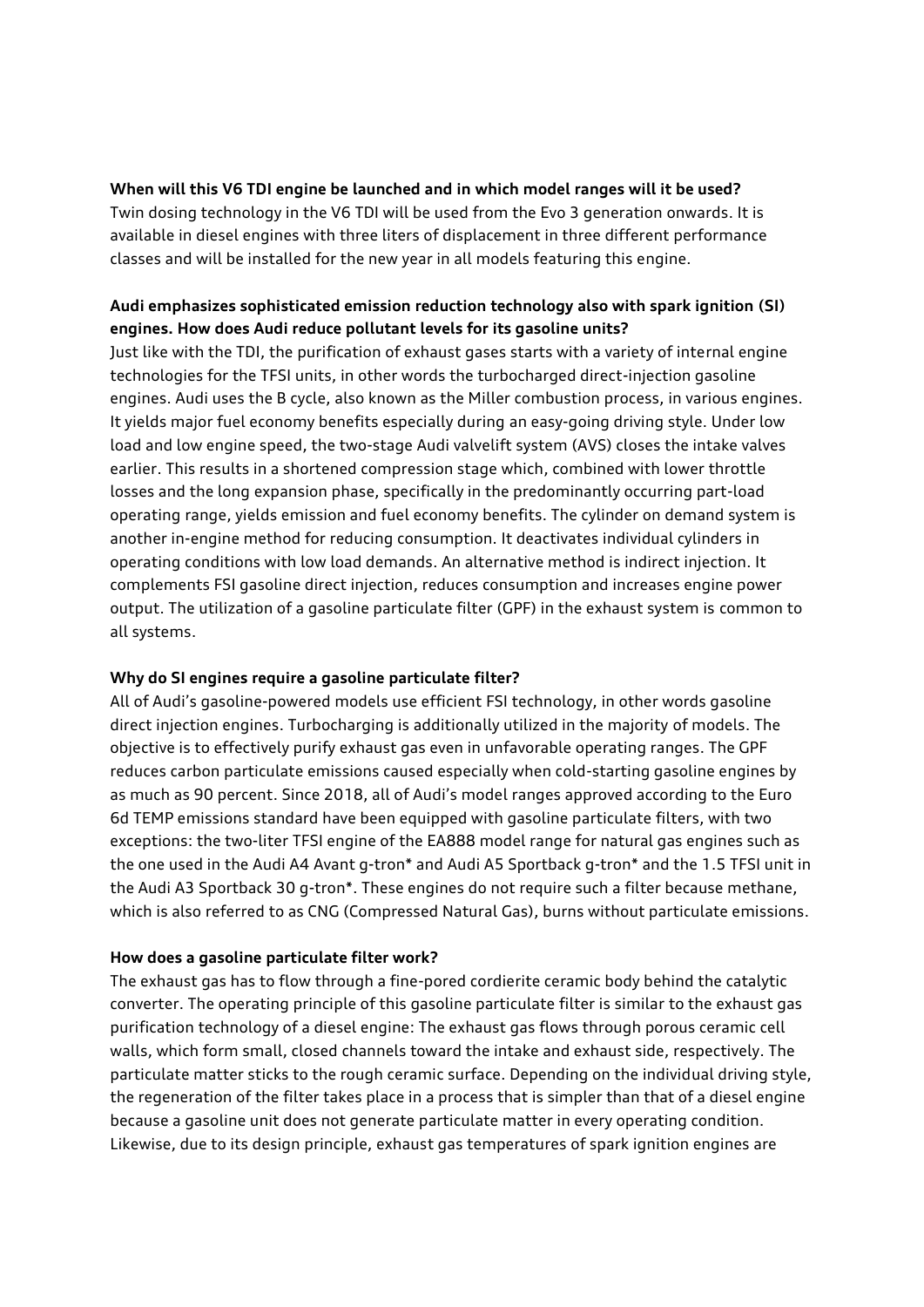higher than those of compression ignition engines. Due to controllable oxygen supply via the engine control unit and a subsequent additional short-term temperature increase in the exhaust system, the amount of the charge, which is clearly less than that of a diesel unit, easily lends itself to post-oxidation and neutralization.

#### **What distinguishes Audi's system compared to the competition?**

Audi uses especially voluminous gasoline particulate filters. In the case of the EA888 two-liter four-cylinder engine, it has a volume of 3.2 liters. Its design featuring back pressure optimization enables favorable power and torque curves. GPF operation is sensor-monitored on all models across the board. Thanks to this monitoring process, the frequency and duration of regeneration are oriented to the condition of the filter, which results from the actual individual everyday driving profiles of any customer. This reduces emissions and the environmental burden, and increases the service life of the filter.

#### **Consumption of the models named above**

*(Information on fuel consumption and CO<sup>2</sup> emissions as well as efficiency classes in ranges depending on the tires and alloy wheel rims used)*

#### **Audi A3 30 g-tron:**

Combined CNG consumption in kg/100 km: 3,6–3,5 Combined  $CO<sub>2</sub>$  emissions in g/km (CNG): 99-96

#### **Audi A4 Avant 40 g-tron:**

Combined CNG consumption in kg/100 km: 4,1–3,9 Combined CO<sub>2</sub> emissions in g/km (CNG): 111-105

#### **Audi A5 Sportback 40 g-tron:**

Combined CNG consumption in kg/100 km: 4,1–3,8 Combined CO<sub>2</sub> emissions in g/km (CNG): 111-104

The indicated consumption and emissions values were determined according to the legally specified measuring methods. Since September 1, 2017, type approval for certain new vehicles has been performed in accordance with the Worldwide Harmonized Light Vehicles Test Procedure (WLTP), a more realistic test procedure for measuring fuel consumption and CO<sub>2</sub> emissions. Beginning September 1, 2018, the WLTP will gradually replace the New European Driving Cycle (NEDC). Due to the realistic test conditions, the fuel consumption and CO<sup>2</sup> emission values measured are in many cases higher than the values measured according to the NEDC. Vehicle taxation could change accordingly as of September 1, 2018. Additional information about the differences between WLTP and NEDC is available at [www.audi.de/wltp.](http://www.audi.de/wltp)

At the moment, it is still mandatory to communicate the NEDC values. In the case of new vehicles for which type approval was performed using WLTP, the NEDC values are derived from the WLTP values. WLTP values can be provided voluntarily until their use becomes mandatory. If NEDC values are indicated as a range, they do not refer to one, specific vehicle and are not an integral element of the offer. They are provided only for the purpose of comparison between the various vehicle types. Additional equipment and accessories (attachment parts, tire size, etc.) can change relevant vehicle parameters, such as weight, rolling resistance and aerodynamics and, like weather and traffic conditions as well as individual driving style, influence a vehicle's electrical consumption, CO<sub>2</sub> emissions and performance figures. Fuel consumption and CO<sup>2</sup> emissions figures given in ranges depend on the tires/wheels used and chosen equipment level.